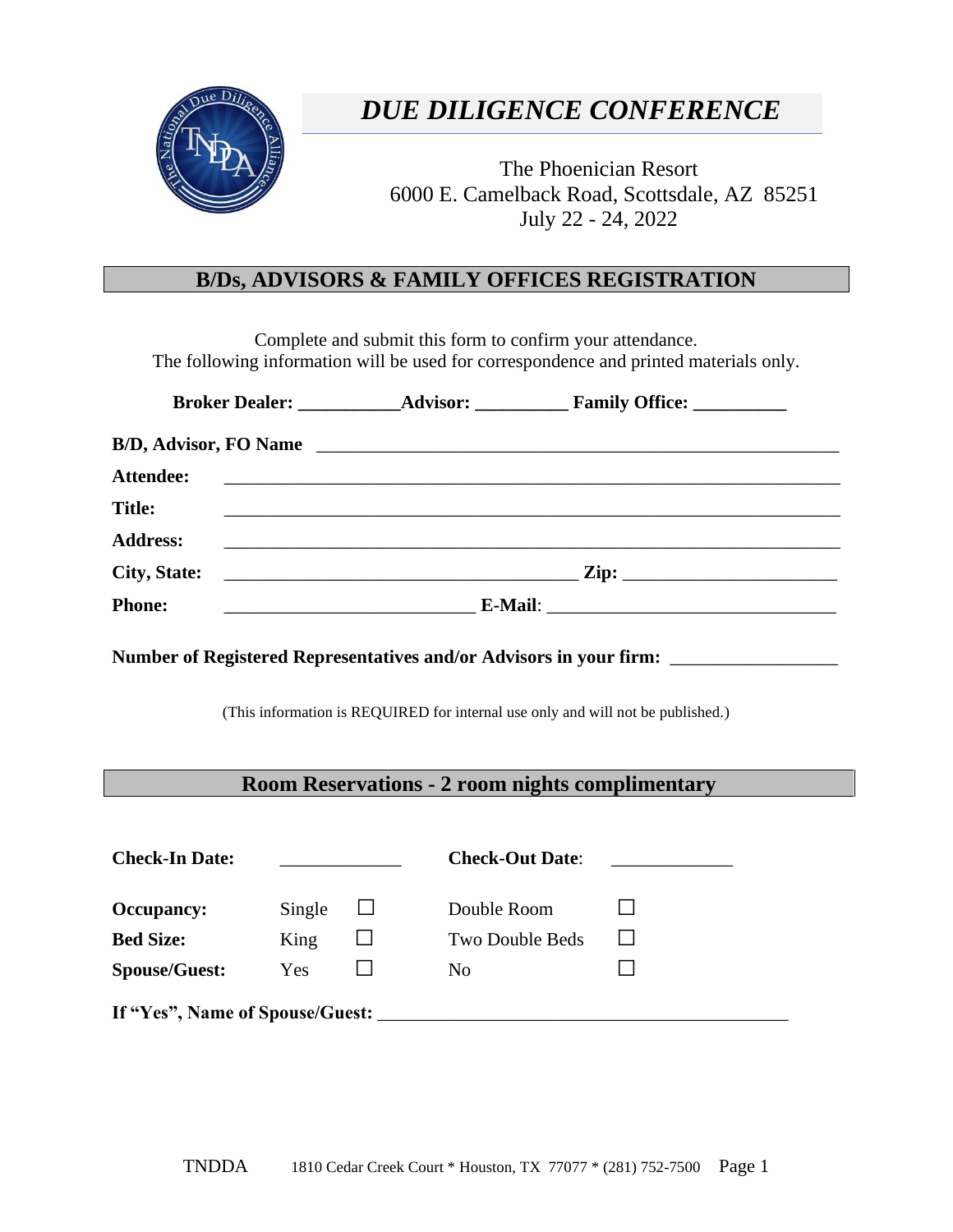#### **Additional Firm Participant (if applicable)**

\$675.00 participation fee for each Additional Attendee

| <b>Attendee:</b>                                                            |        |         |                                                                                  |  |  |  |  |
|-----------------------------------------------------------------------------|--------|---------|----------------------------------------------------------------------------------|--|--|--|--|
| <b>Title:</b>                                                               |        |         |                                                                                  |  |  |  |  |
| <b>Address:</b>                                                             |        |         | ,我们也不能在这里的时候,我们也不能在这里的时候,我们也不能会在这里,我们也不能会在这里的时候,我们也不能会在这里的时候,我们也不能会在这里的时候,我们也不能会 |  |  |  |  |
| City, State:                                                                |        |         |                                                                                  |  |  |  |  |
| <b>Phone:</b>                                                               |        |         |                                                                                  |  |  |  |  |
|                                                                             |        |         |                                                                                  |  |  |  |  |
| <b>ROOM RESERVATIONS:</b> \$173.00 + taxes per night at attendee's expense. |        |         |                                                                                  |  |  |  |  |
| Additional Room Required: Yes: $\Box$ No: $\Box$                            |        |         |                                                                                  |  |  |  |  |
| <b>Check-In Date:</b>                                                       |        |         | <b>Check-Out Date:</b>                                                           |  |  |  |  |
| <b>Occupancy:</b>                                                           | Single | $\perp$ | Double Room                                                                      |  |  |  |  |
| <b>Bed Size:</b>                                                            | King   |         | <b>Two Double Beds</b>                                                           |  |  |  |  |
| <b>Spouse/Guest:</b>                                                        | Yes    |         | N <sub>0</sub>                                                                   |  |  |  |  |
|                                                                             |        |         |                                                                                  |  |  |  |  |
|                                                                             |        |         | $\alpha$ e niu                                                                   |  |  |  |  |

#### **Conference Details**

**ATTIRE:** Attire for all Conference functions will be Business Casual.

**MEALS:** All meals are complimentary during the Conference.

**ROOM RESERVATIONS:** Reservations are made by TNDDA and are complimentary for ONE Attending Member for the nights of July 22 & 23. Rooms are available Thursday, July 21 for early arrival and are at expense of Attendee. Group rate of \$173.00 + taxes will hold for 3 days before & after Conference subject to availability. Check-in after 4:00PM, check-out before 11:00AM.

**ROOM CANCELLATIONS**: 72 hours notice is required to **AVOID** cancellation penalty of one night's room and tax fee.

**ADDITIONAL ATTENDEES**: There is a \$675.00 participation fee for additional attendees. Hotel reservations & airfare are responsibility of additional attendees.

**GROUND TRANSPORTATION:** Ground Transportation to and from the airport and/or the Conference Hotel is the responsibility of the Attendee.

**AIRFARE REIMBURSEMENT**: Airfare to be reimbursed for one person per Firm up to \$600.00.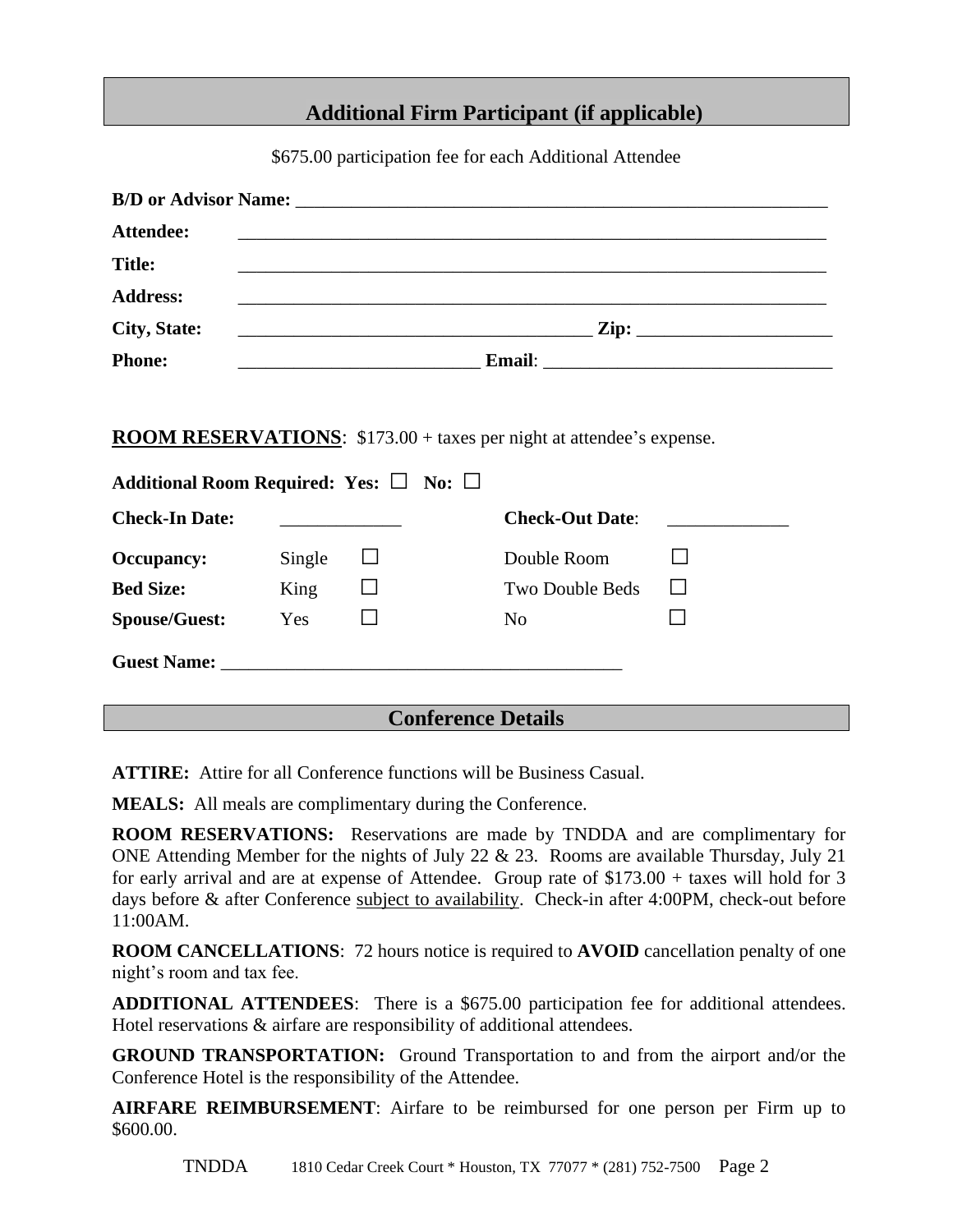

# *DUE DILIGENCE CONFERENCE*

The Phoenician Resort 6000 E. Camelback Road, Scottsdale, AZ 85251

July 22 - 24, 2022

# **Airfare Reimbursement Form**

Roundtrip Coach Airfare to and from Phoenix/Scottsdale. One Attendee per Firm, up to \$600.00

Ground transportation and parking not included in Reimbursement.

Total to be reimbursed \$

**(Airfare Receipt must be attached)**

Make Check Payable to: \_\_\_\_\_\_\_\_\_\_\_\_\_\_\_\_\_\_\_\_\_\_\_\_\_\_\_\_\_\_\_\_\_\_\_\_\_\_\_\_\_\_\_

**(Individual or Company Name)**

Name

Company Name

Address

City, State, Zip Code

"ShopTalk" begins Friday, July 22, 1:30 PM. Conference begins Friday, July 22, 3:00 PM. Conference concludes Sunday, July 24, by 1:00 PM.

### **Please make airfare reservations accordingly!**